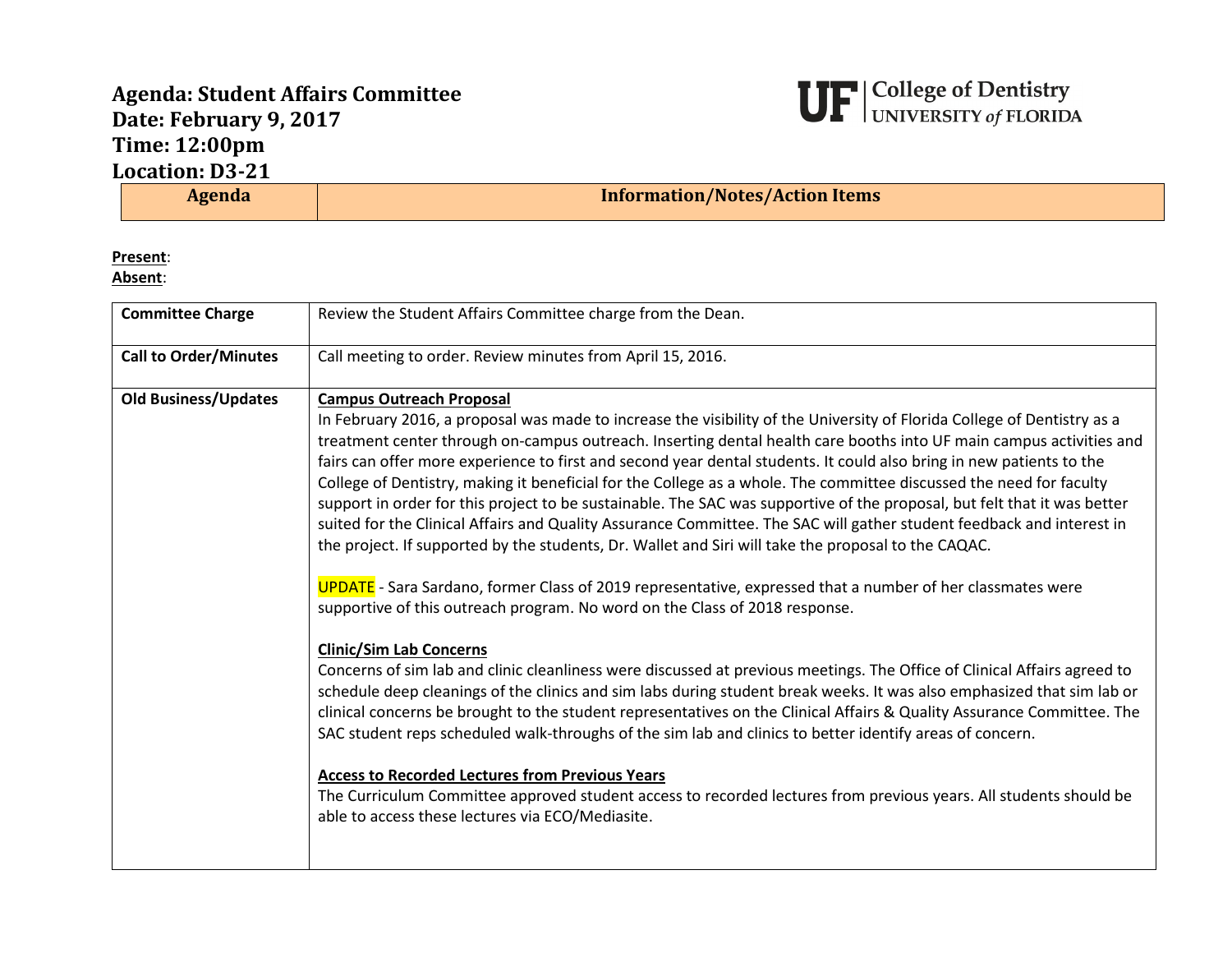## **Agenda: Student Affairs Committee Date: February 9, 2017 Time: 12:00pm Location: D3-21**



| Agenda                                          | <b>Information/Notes/Action Items</b>                                                                                                                                                                                                                                                                                                                                                                                                                             |
|-------------------------------------------------|-------------------------------------------------------------------------------------------------------------------------------------------------------------------------------------------------------------------------------------------------------------------------------------------------------------------------------------------------------------------------------------------------------------------------------------------------------------------|
|                                                 |                                                                                                                                                                                                                                                                                                                                                                                                                                                                   |
|                                                 | <b>Faculty Use of Smart Monitor Technology</b><br>Marc Turchin has a short instructional video on how to use the Annotate system on the Smart Monitors. Is this still an<br>issue for students during lectures/watching recorded lectures?                                                                                                                                                                                                                        |
|                                                 | <b>Printing Services</b><br>There is a lack of convenient printing services at the Health Science Center. Dental students must go to the Reitz Union<br>to utilize their free printing quota (300 pages). It was proposed that the SG representative from UFCD advocate for this<br>service to also be available in the HSC Library.                                                                                                                              |
|                                                 | <b>New Water Fountains/Water Bottle Refill Stations</b><br>The cost of a single proposed fountain/filling station is approximately \$950. The Physical Plan Division, who would<br>need to fund this project, maintains the water fountains in the Dental Science Building. According to Charles Lesch,<br>PPD will not fund the replacement of water fountains in our building. UFCD will need to find a funding source to move<br>forward with the replacement. |
| Class of 2017 Concerns -<br><b>Mahmoud Mona</b> | None                                                                                                                                                                                                                                                                                                                                                                                                                                                              |
| Class of 2018 Concerns -                        | <b>Scooter Parking</b>                                                                                                                                                                                                                                                                                                                                                                                                                                            |
| <b>Mimi Nguyen</b>                              | Student parking, specifically scooter parking has been removed from the West Entrance of UFCD and the first (closest)<br>patient parking garage. There is scooter parking in the garage behind the first one, however it is further in distance and<br>limited in number of spots.                                                                                                                                                                                |
|                                                 | NOTES - The Parking and Transportation Advisory Committee meets every 2 <sup>nd</sup> Tuesday of the month at 2pm. Cynthia<br>Brochu is the Health Science Center representative on that committee. There are currently no HSC students on the<br>committee. Anyone is free to attend these meetings. Ron Fuller (rcfuller@ufl.edu) is the contact if we want to be put on<br>the agenda.                                                                         |
|                                                 | http://parking.ufl.edu/parking-at-uf/parking-transportation-committee/                                                                                                                                                                                                                                                                                                                                                                                            |